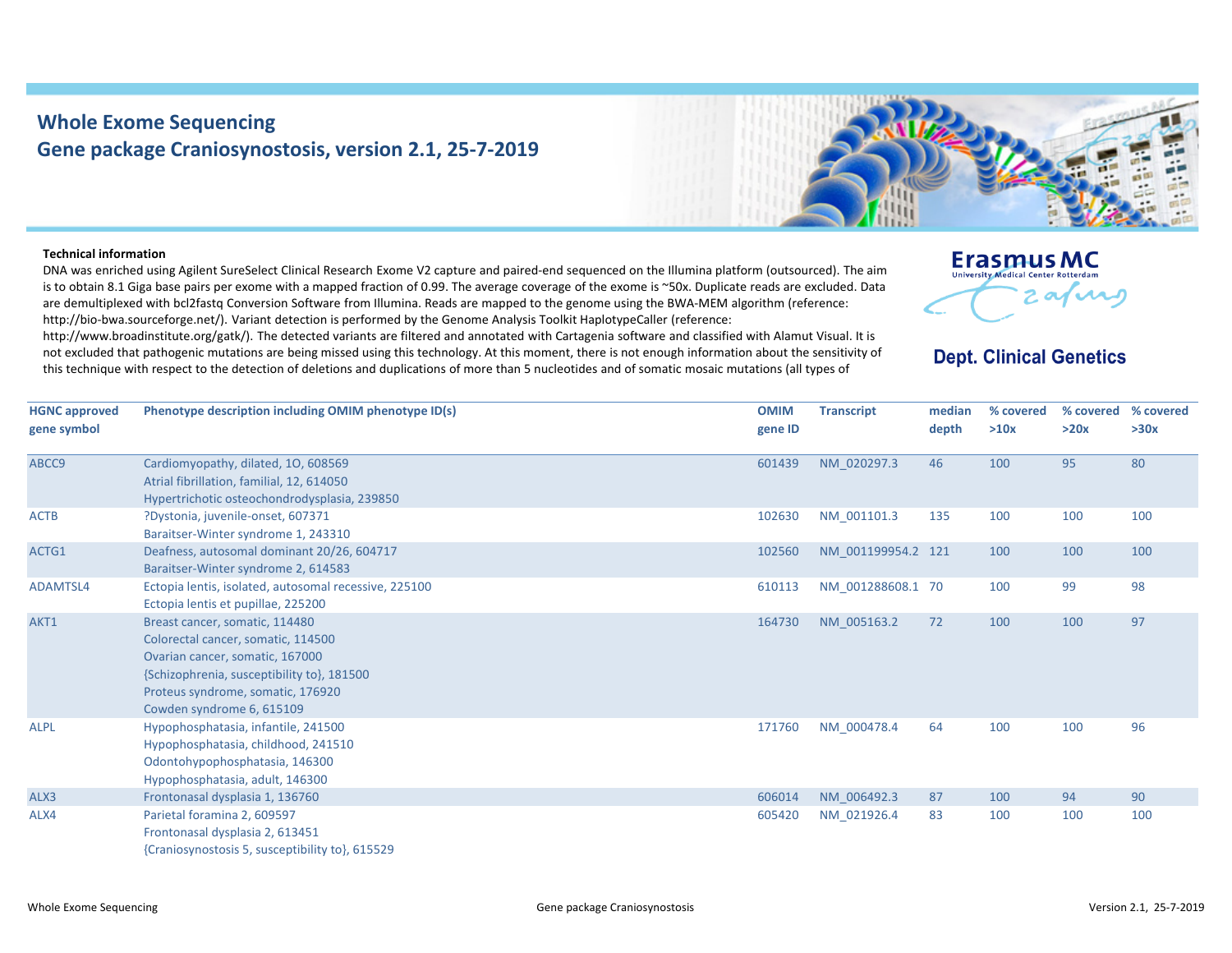| <b>HGNC approved</b><br>gene symbol | Phenotype description including OMIM phenotype ID(s)                                                                                      | <b>OMIM</b><br>gene ID | <b>Transcript</b> | median<br>depth | % covered<br>>10x | >20x | % covered % covered<br>>30x |
|-------------------------------------|-------------------------------------------------------------------------------------------------------------------------------------------|------------------------|-------------------|-----------------|-------------------|------|-----------------------------|
| AXIN2                               | Colorectal cancer, somatic, 114500                                                                                                        | 604025                 | NM 004655.3       | 108             | 100               | 100  | 98                          |
|                                     | Oligodontia-colorectal cancer syndrome, 608615                                                                                            |                        |                   |                 |                   |      |                             |
| BCL11B                              | Immunodeficiency 49, 617237<br>Intellectual developmental disorder with dysmorphic facies, speech delay, and T-cell abnormalities, 618092 | 606558                 | NM 138576.3       | 106             | 100               | 96   | 92                          |
| BUB1                                | Colorectal cancer with chromosomal instability, somatic                                                                                   | 602452                 | NM 004336.4       | 58              | 100               | 98   | 88                          |
| C5orf42                             | Joubert syndrome 17, 614615                                                                                                               | 614571                 | NM 023073.3       | 54              | 100               | 98   | 88                          |
|                                     | Orofaciodigital syndrome VI, 277170                                                                                                       |                        |                   |                 |                   |      |                             |
| CCBE1                               | Hennekam lymphangiectasia-lymphedema syndrome 1, 235510                                                                                   | 612753                 | NM 133459.4       | 58              | 100               | 98   | 90                          |
| <b>CCNQ</b>                         | STAR syndrome, 300707                                                                                                                     | 300708                 | NM 152274.4       | 50              | 81                | 81   | 80                          |
| CDC45                               | No OMIM phenotype                                                                                                                         | 603465                 | NM 001178010.2 64 |                 | 100               | 99   | 95                          |
| CDKN1C                              | Beckwith-Wiedemann syndrome, 130650                                                                                                       | 600856                 | NM_000076.2       | 56              | 91                | 83   | 74                          |
|                                     | IMAGE syndrome, 614732                                                                                                                    |                        |                   |                 |                   |      |                             |
| <b>CEP57</b>                        | Mosaic variegated aneuploidy syndrome 2, 614114                                                                                           | 607951                 | NM 014679.4       | 47              | 100               | 97   | 82                          |
| CHST <sub>3</sub>                   | Spondyloepiphyseal dysplasia with congenital joint dislocations, 143095                                                                   | 603799                 | NM 004273.4       | 83              | 100               | 100  | 100                         |
| CLCN7                               | Osteopetrosis, autosomal recessive 4, 611490                                                                                              | 602727                 | NM 001287.5       | 73              | 100               | 100  | 98                          |
|                                     | Osteopetrosis, autosomal dominant 2, 166600                                                                                               |                        |                   |                 |                   |      |                             |
| COLEC11                             | 3MC syndrome 2, 265050                                                                                                                    | 612502                 | NM 024027.4       | 84              | 100               | 100  | 100                         |
| <b>CTSK</b>                         | Pycnodysostosis, 265800                                                                                                                   | 601105                 | NM 000396.3       | 45              | 100               | 100  | 93                          |
| <b>CYP26B1</b>                      | Craniosynostosis with radiohumeral fusions and other skeletal and craniofacial anomalies, 614416                                          | 605207                 | NM 019885.3       | 84              | 100               | 100  | 100                         |
| EFNA4                               | No OMIM phenotype                                                                                                                         | 601380                 | NM_005227.2       | 73              | 100               | 100  | 100                         |
| EFNB1                               | Craniofrontonasal dysplasia, 304110                                                                                                       | 300035                 | NM 004429.4       | 55              | 100               | 100  | 97                          |
| EIF4A3                              | Robin sequence with cleft mandible and limb anomalies, 268305                                                                             | 608546                 | NM 014740.4       | 44              | 100               | 98   | 76                          |
| <b>ERF</b>                          | Craniosynostosis 4, 600775                                                                                                                | 611888                 | NM_006494.2       | 97              | 100               | 100  | 100                         |
| ESCO <sub>2</sub>                   | Roberts syndrome, 268300                                                                                                                  | 609353                 | NM_001017420.2 48 |                 | 100               | 99   | 87                          |
|                                     | SC phocomelia syndrome, 269000                                                                                                            |                        |                   |                 |                   |      |                             |
| <b>FAM111A</b>                      | Kenny-Caffey syndrome, type 2, 127000<br>Gracile bone dysplasia, 602361                                                                   | 615292                 | NM 022074.3       | 62              | 100               | 100  | 99                          |
| FBN1                                | Marfan syndrome, 154700<br>Ectopia lentis, familial, 129600                                                                               | 134797                 | NM 000138.4       | 111             | 100               | 100  | 100                         |
|                                     | MASS syndrome, 604308<br>Weill-Marchesani syndrome 2, dominant, 608328                                                                    |                        |                   |                 |                   |      |                             |
|                                     | Aortic aneurysm, ascending, and dissection<br>Stiff skin syndrome, 184900                                                                 |                        |                   |                 |                   |      |                             |
|                                     | Acromicric dysplasia, 102370                                                                                                              |                        |                   |                 |                   |      |                             |
|                                     | Geleophysic dysplasia 2, 614185                                                                                                           |                        |                   |                 |                   |      |                             |
| FGFR1                               | Pfeiffer syndrome, 101600                                                                                                                 | 136350                 | NM_023110.2       | 70              | 100               | 100  | 96                          |
|                                     | Jackson-Weiss syndrome, 123150                                                                                                            |                        |                   |                 |                   |      |                             |
|                                     | Hypogonadotropic hypogonadism 2 with or without anosmia, 147950                                                                           |                        |                   |                 |                   |      |                             |
|                                     | Osteoglophonic dysplasia, 166250                                                                                                          |                        |                   |                 |                   |      |                             |
|                                     | Trigonocephaly 1, 190440                                                                                                                  |                        |                   |                 |                   |      |                             |
|                                     | Hartsfield syndrome, 615465                                                                                                               |                        |                   |                 |                   |      |                             |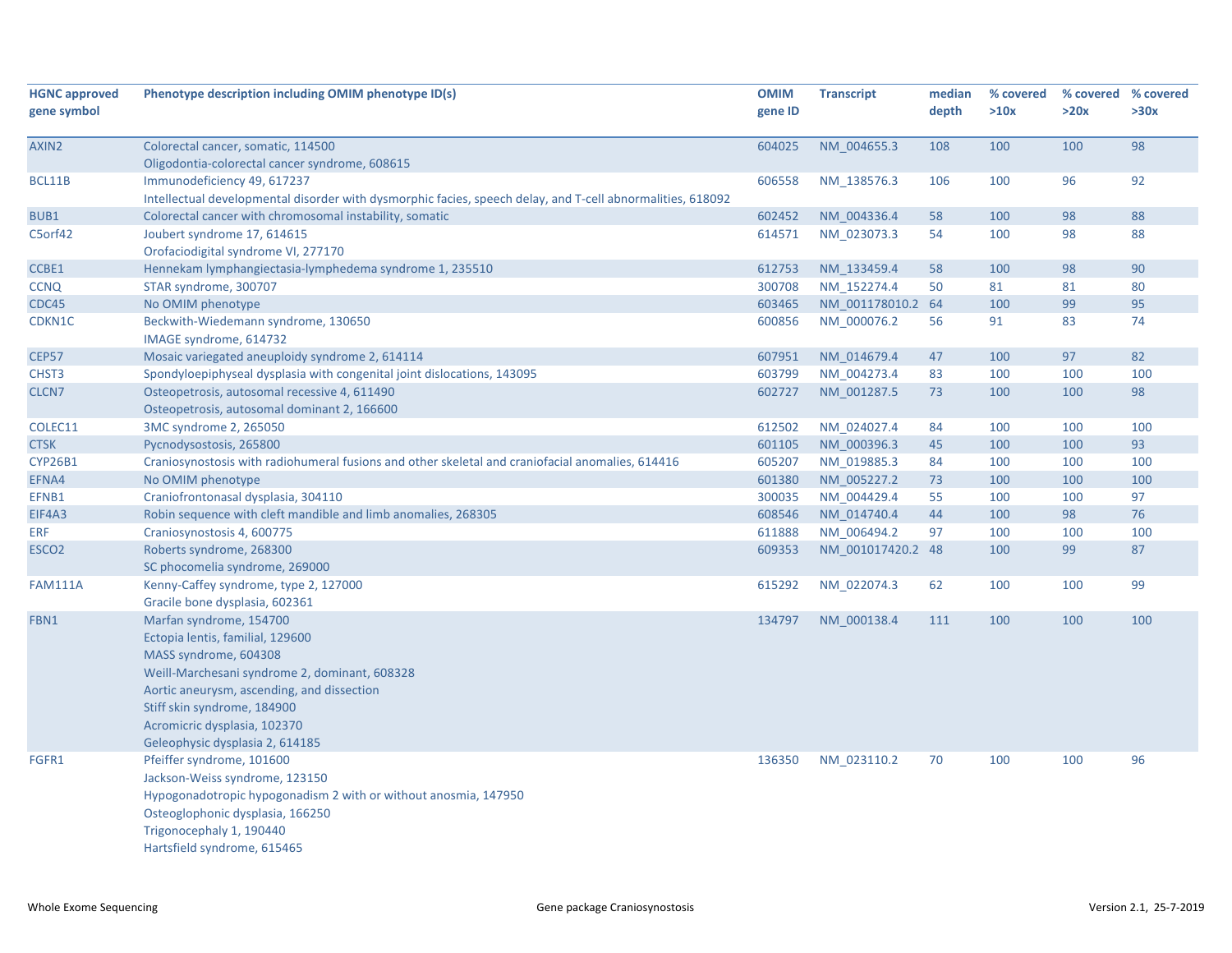| <b>HGNC approved</b><br>gene symbol | Phenotype description including OMIM phenotype ID(s)                                                                                                                                                                                                                                                                                                                                                                                                                                                                                                                                                             | <b>OMIM</b><br>gene ID | <b>Transcript</b> | median<br>depth | % covered<br>>10x | % covered % covered<br>>20x | >30x |
|-------------------------------------|------------------------------------------------------------------------------------------------------------------------------------------------------------------------------------------------------------------------------------------------------------------------------------------------------------------------------------------------------------------------------------------------------------------------------------------------------------------------------------------------------------------------------------------------------------------------------------------------------------------|------------------------|-------------------|-----------------|-------------------|-----------------------------|------|
| FGFR2                               | Crouzon syndrome, 123500<br>Jackson-Weiss syndrome, 123150<br>Beare-Stevenson cutis gyrata syndrome, 123790<br>Pfeiffer syndrome, 101600<br>Apert syndrome, 101200<br>Saethre-Chotzen syndrome, 101400<br>Craniosynostosis, nonspecific<br>Gastric cancer, somatic, 613659<br>Craniofacial-skeletal-dermatologic dysplasia, 101600<br>Antley-Bixler syndrome without genital anomalies or disordered steroidogenesis, 207410<br>Scaphocephaly and Axenfeld-Rieger anomaly<br>LADD syndrome, 149730<br>Scaphocephaly, maxillary retrusion, and mental retardation, 609579<br>Bent bone dysplasia syndrome, 614592 | 176943                 | NM_000141.4       | 49              | 100               | 98                          | 81   |
| FGFR3                               | Achondroplasia, 100800<br>Hypochondroplasia, 146000<br>Thanatophoric dysplasia, type I, 187600<br>Crouzon syndrome with acanthosis nigricans, 612247<br>Muenke syndrome, 602849<br>Bladder cancer, somatic, 109800<br>Colorectal cancer, somatic, 114500<br>Cervical cancer, somatic, 603956<br>LADD syndrome, 149730<br>CATSHL syndrome, 610474<br>Nevus, epidermal, somatic, 162900<br>Thanatophoric dysplasia, type II, 187601<br>Spermatocytic seminoma, somatic, 273300<br>SADDAN, 616482                                                                                                                   | 134934                 | NM_000142.4       | 84              | 100               | 100                         | 98   |
| <b>FLNA</b>                         | Heterotopia, periventricular, 300049<br>Otopalatodigital syndrome, type I, 311300<br>Otopalatodigital syndrome, type II, 304120<br>Intestinal pseudoobstruction, neuronal, 300048<br>Melnick-Needles syndrome, 309350<br>Frontometaphyseal dysplasia, 305620<br>Heterotopia, periventricular, ED variant, 300537<br>FG syndrome 2, 300321<br>Cardiac valvular dysplasia, X-linked, 314400<br>Terminal osseous dysplasia, 300244<br>Congenital short bowel syndrome, 300048                                                                                                                                       | 300017                 | NM 001110556.2 79 |                 | 100               | 100                         | 100  |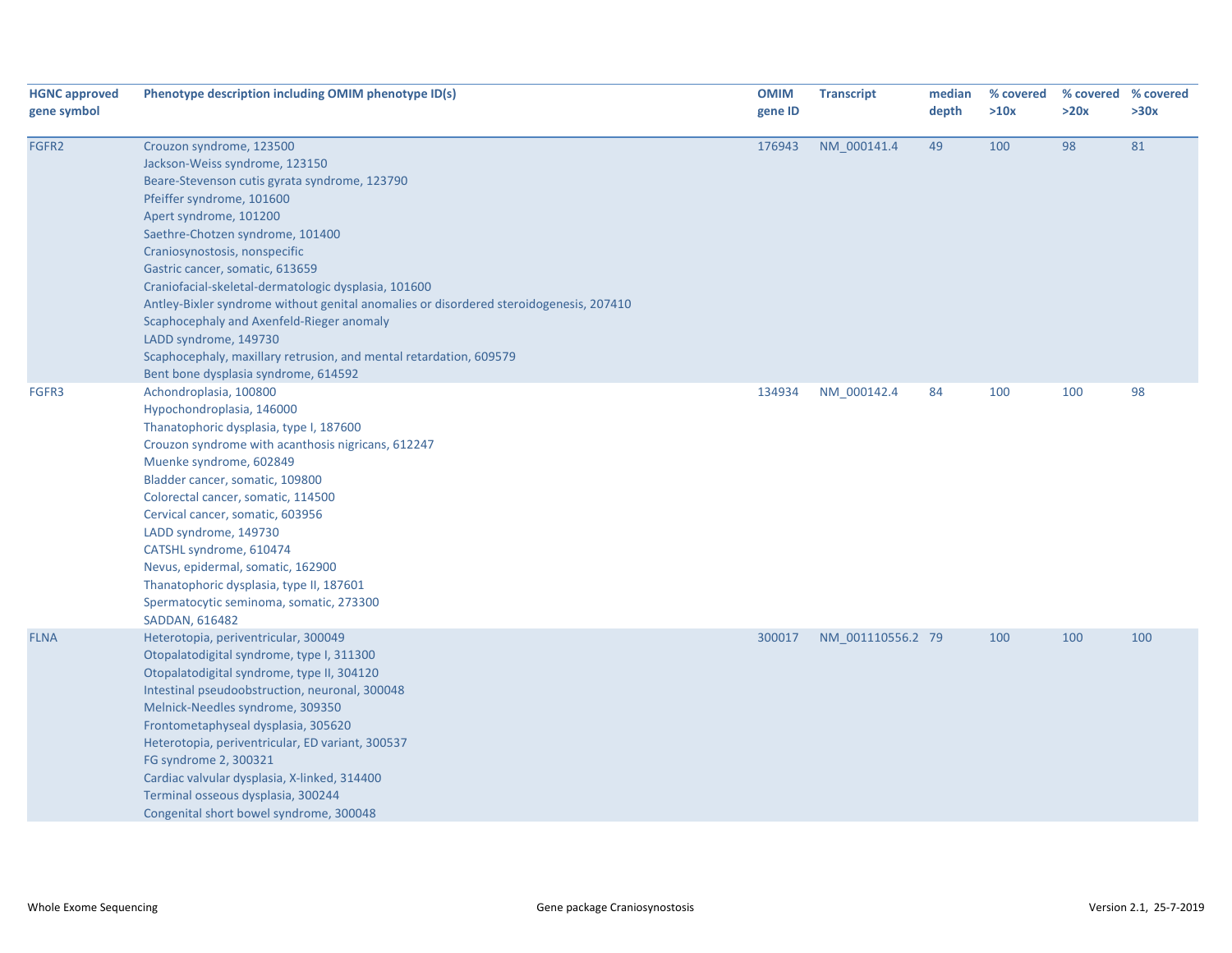| <b>HGNC approved</b> | Phenotype description including OMIM phenotype ID(s)             | <b>OMIM</b> | <b>Transcript</b> | median | % covered | % covered % covered |      |
|----------------------|------------------------------------------------------------------|-------------|-------------------|--------|-----------|---------------------|------|
| gene symbol          |                                                                  | gene ID     |                   | depth  | >10x      | >20x                | >30x |
|                      |                                                                  |             |                   |        |           |                     |      |
| <b>FLNB</b>          | Spondylocarpotarsal synostosis syndrome, 272460                  | 603381      | NM 001164317.1 71 |        | 100       | 99                  | 94   |
|                      | Larsen syndrome, 150250                                          |             |                   |        |           |                     |      |
|                      | Atelosteogenesis, type I, 108720                                 |             |                   |        |           |                     |      |
|                      | Atelosteogenesis, type III, 108721                               |             |                   |        |           |                     |      |
|                      | Boomerang dysplasia, 112310                                      |             |                   |        |           |                     |      |
| FREM1                | Bifid nose with or without anorectal and renal anomalies, 608980 | 608944      | NM 144966.5       | 58     | 100       | 99                  | 92   |
|                      | Manitoba oculotrichoanal syndrome, 248450                        |             |                   |        |           |                     |      |
|                      | Trigonocephaly 2, 614485                                         |             |                   |        |           |                     |      |
| GLI3                 | Greig cephalopolysyndactyly syndrome, 175700                     | 165240      | NM 000168.5       | 92     | 100       | 100                 | 97   |
|                      | Pallister-Hall syndrome, 146510                                  |             |                   |        |           |                     |      |
|                      | Polydactyly, preaxial, type IV, 174700                           |             |                   |        |           |                     |      |
|                      | Polydactyly, postaxial, types A1 and B, 174200                   |             |                   |        |           |                     |      |
|                      | {Hypothalamic hamartomas, somatic}, 241800                       |             |                   |        |           |                     |      |
| <b>GNPTAB</b>        | Mucolipidosis III alpha/beta, 252600                             | 607840      | NM 024312.4       | 47     | 100       | 97                  | 86   |
|                      | Mucolipidosis II alpha/beta, 252500                              |             |                   |        |           |                     |      |
| GPC3                 | Simpson-Golabi-Behmel syndrome, type 1, 312870                   | 300037      | NM 001164617.1 42 |        | 100       | 94                  | 79   |
|                      | Wilms tumor, somatic, 194070                                     |             |                   |        |           |                     |      |
| GPC4                 | No OMIM phenotype                                                | 300168      | NM 001448.2       | 50     | 100       | 95                  | 81   |
| <b>GUSB</b>          | Mucopolysaccharidosis VII, 253220                                | 611499      | NM_000181.3       | 74     | 100       | 95                  | 85   |
| <b>HRAS</b>          | {Bladder cancer, somatic}, 109800                                | 190020      | NM 005343.2       | 105    | 100       | 100                 | 100  |
|                      | Costello syndrome, 218040                                        |             |                   |        |           |                     |      |
|                      | {Thyroid carcinoma, follicular, somatic}, 188470                 |             |                   |        |           |                     |      |
|                      | Congenital myopathy with excess of muscle spindles, 218040       |             |                   |        |           |                     |      |
|                      | {Nevus sebaceous or woolly hair nevus, somatic}, 162900          |             |                   |        |           |                     |      |
|                      | Schimmelpenning-Feuerstein-Mims syndrome, somatic mosaic, 163200 |             |                   |        |           |                     |      |
|                      | {Spitz nevus or nevus spilus, somatic}, 137550                   |             |                   |        |           |                     |      |
| HUWE1                | Mental retardation, X-linked syndromic, Turner type, 300706      | 300697      | NM 031407.6       | 45     | 100       | 92                  | 72   |
| <b>IFT122</b>        | Cranioectodermal dysplasia 1, 218330                             | 606045      | NM 052985.3       | 72     | 100       | 100                 | 95   |
| IFT43                | Cranioectodermal dysplasia 3, 614099                             | 614068      | NM 052873.2       | 54     | 100       | 100                 | 92   |
| <b>IHH</b>           | Acrocapitofemoral dysplasia, 607778                              | 600726      | NM 002181.3       | 97     | 100       | 100                 | 100  |
|                      | Brachydactyly, type A1, 112500                                   |             |                   |        |           |                     |      |
| IL11                 | No OMIM phenotype                                                | 147681      | NM 000641.4       | 43     | 100       | 93                  | 80   |
| IL11RA               | Craniosynostosis and dental anomalies, 614188                    | 600939      | NM 001142784.2 69 |        | 100       | 100                 | 99   |
| IMPAD1               | Chondrodysplasia with joint dislocations, GPAPP type, 614078     | 614010      | NM 017813.4       | 70     | 100       | 100                 | 93   |
| IRX5                 | Hamamy syndrome, 611174                                          | 606195      | NM 005853.5       | 62     | 100       | 100                 | 97   |
| JAG1                 | Alagille syndrome, 118450                                        | 601920      | NM 000214.3       | 62     | 100       | 100                 | 92   |
|                      | Tetralogy of Fallot, 187500                                      |             |                   |        |           |                     |      |
|                      | ?Deafness, congenital heart defects, and posterior embryotoxon   |             |                   |        |           |                     |      |
| <b>KCNJ8</b>         | No OMIM phenotype                                                | 600935      | NM 004982.3       | 86     | 100       | 100                 | 97   |
| KDM6A                | Kabuki syndrome 2, 300867                                        | 300128      | NM_001291415.1 48 |        | 100       | 95                  | 83   |
| KMT2D                | Kabuki syndrome 1, 147920                                        | 602113      | NM_003482.3       | 97     | 100       | 100                 | 99   |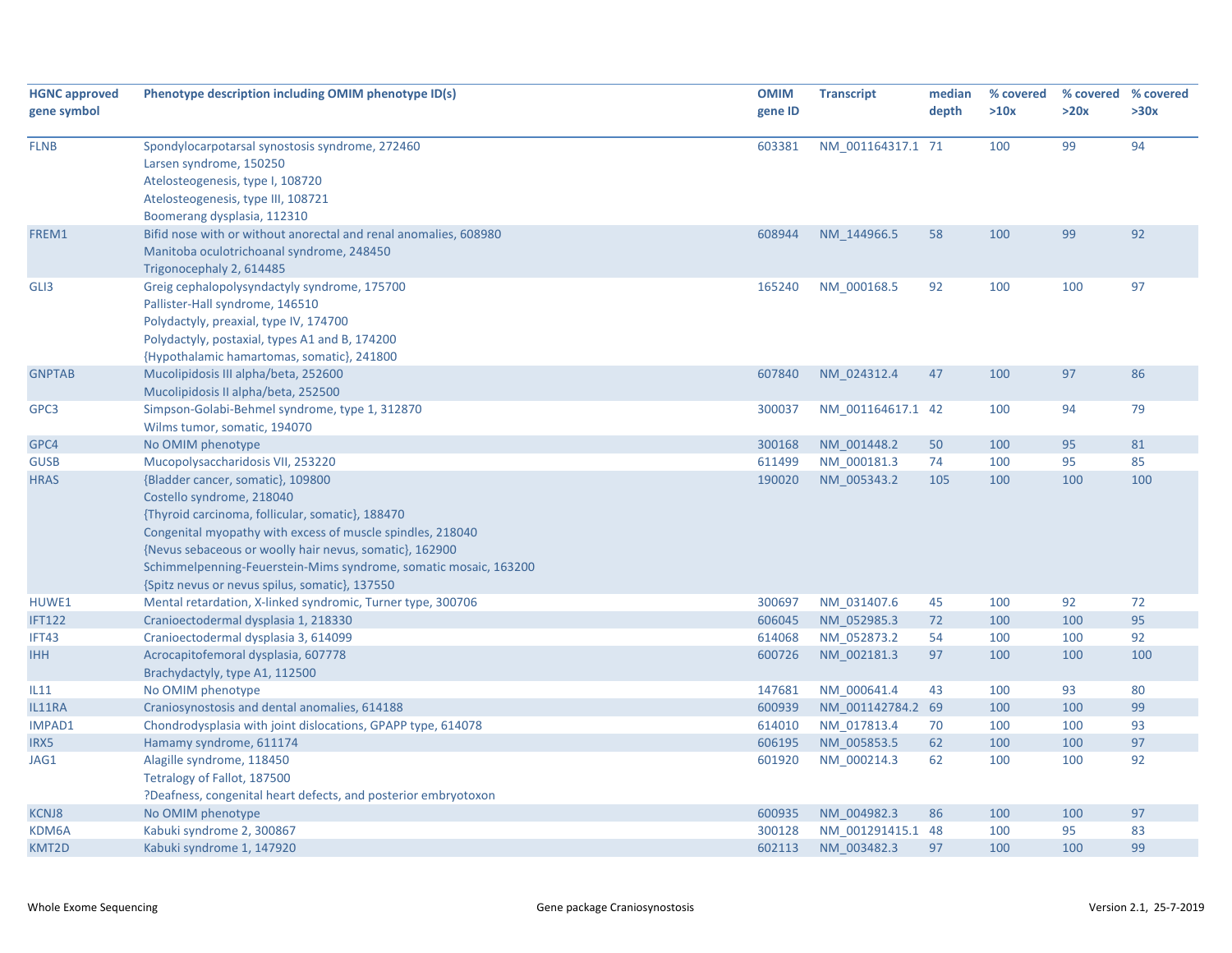| <b>HGNC approved</b><br>gene symbol | Phenotype description including OMIM phenotype ID(s)                | <b>OMIM</b><br>gene ID | <b>Transcript</b> | median<br>depth | % covered<br>>10x | % covered % covered<br>>20x | >30x |
|-------------------------------------|---------------------------------------------------------------------|------------------------|-------------------|-----------------|-------------------|-----------------------------|------|
| <b>KPTN</b>                         | Mental retardation, autosomal recessive 41, 615637                  | 615620                 | NM_007059.3       | 73              | 100               | 100                         | 94   |
| <b>KRAS</b>                         | Lung cancer, somatic, 211980                                        | 190070                 | NM 033360.3       | 61              | 100               | 97                          | 64   |
|                                     | Bladder cancer, somatic, 109800                                     |                        |                   |                 |                   |                             |      |
|                                     | Pancreatic carcinoma, somatic, 260350                               |                        |                   |                 |                   |                             |      |
|                                     | Gastric cancer, somatic, 137215                                     |                        |                   |                 |                   |                             |      |
|                                     | Leukemia, acute myeloid, 601626                                     |                        |                   |                 |                   |                             |      |
|                                     | Noonan syndrome 3, 609942                                           |                        |                   |                 |                   |                             |      |
|                                     | Cardiofaciocutaneous syndrome 2, 615278                             |                        |                   |                 |                   |                             |      |
|                                     | Breast cancer, somatic, 114480                                      |                        |                   |                 |                   |                             |      |
|                                     | Schimmelpenning-Feuerstein-Mims syndrome, somatic mosaic, 163200    |                        |                   |                 |                   |                             |      |
|                                     | RAS-associated autoimmune leukoproliferative disorder, 614470       |                        |                   |                 |                   |                             |      |
| LRP5                                | Osteoporosis-pseudoglioma syndrome, 259770                          | 603506                 | NM 002335.3       | 81              | 100               | 98                          | 96   |
|                                     | [Bone mineral density variability 1], 601884                        |                        |                   |                 |                   |                             |      |
|                                     | Hyperostosis, endosteal, 144750                                     |                        |                   |                 |                   |                             |      |
|                                     | van Buchem disease, type 2, 607636                                  |                        |                   |                 |                   |                             |      |
|                                     | Osteosclerosis, 144750                                              |                        |                   |                 |                   |                             |      |
|                                     | {Osteoporosis}, 166710                                              |                        |                   |                 |                   |                             |      |
|                                     | Exudative vitreoretinopathy 4, 601813                               |                        |                   |                 |                   |                             |      |
|                                     | Osteopetrosis, autosomal dominant 1, 607634                         |                        |                   |                 |                   |                             |      |
| MACROD <sub>2</sub>                 | No OMIM phenotype                                                   | 611567                 | NM 080676.5       | 42              | 100               | 94                          | 73   |
| MASP1                               | 3MC syndrome 1, 257920                                              | 600521                 | NM_001879.5       | 70              | 100               | 100                         | 92   |
| MCPH1                               | Microcephaly 1, primary, autosomal recessive, 251200                | 607117                 | NM 024596.3       | 59              | 94                | 94                          | 85   |
| MEGF8                               | Carpenter syndrome 2, 614976                                        | 604267                 | NM 001271938.2 80 |                 | 100               | 100                         | 99   |
| MSX <sub>2</sub>                    | Craniosynostosis, type 2, 604757                                    | 123101                 | NM_002449.4       | 68              | 100               | 100                         | 100  |
|                                     | Parietal foramina 1, 168500                                         |                        |                   |                 |                   |                             |      |
|                                     | Parietal foramina with cleidocranial dysplasia, 168550              |                        |                   |                 |                   |                             |      |
| <b>NFIX</b>                         | Sotos syndrome 2, 614753                                            | 164005                 | NM_001271043.2 78 |                 | 100               | 99                          | 90   |
|                                     | Marshall-Smith syndrome, 602535                                     |                        |                   |                 |                   |                             |      |
| NOTCH <sub>2</sub>                  | Alagille syndrome 2, 610205                                         | 600275                 | NM 024408.3       | 75              | 100               | 100                         | 96   |
|                                     | Hajdu-Cheney syndrome, 102500                                       |                        |                   |                 |                   |                             |      |
| NSD1                                | Sotos syndrome 1, 117550                                            | 606681                 | NM_022455.4       | 56              | 100               | 99                          | 92   |
|                                     | Leukemia, acute myeloid, 601626                                     |                        |                   |                 |                   |                             |      |
|                                     | Beckwith-Wiedemann syndrome, 130650                                 |                        |                   |                 |                   |                             |      |
| OSTM1                               | Osteopetrosis, autosomal recessive 5, 259720                        | 607649                 | NM 014028.3       | 58              | 100               | 100                         | 88   |
| P4HB                                | Cole-Carpenter syndrome 1, 112240                                   | 176790                 | NM_000918.3       | 63              | 100               | 100                         | 98   |
| <b>PHEX</b>                         | Hypophosphatemic rickets, X-linked dominant, 307800                 | 300550                 | NM 000444.5       | 39              | 100               | 96                          | 78   |
| PHF21A                              | No OMIM phenotype                                                   | 608325                 | NM 001101802.1    | 46              | 99                | 93                          | 77   |
| <b>PIGT</b>                         | ?Paroxysmal nocturnal hemoglobinuria 2, 615399                      | 610272                 | NM 015937.5       | 88              | 100               | 100                         | 100  |
|                                     | Multiple congenital anomalies-hypotonia-seizures syndrome 3, 615398 |                        |                   |                 |                   |                             |      |
| POLR1A                              | Acrofacial dysostosis, Cincinnati type, 616462                      | 616404                 | NM 015425.5       | 69              | 100               | 99                          | 93   |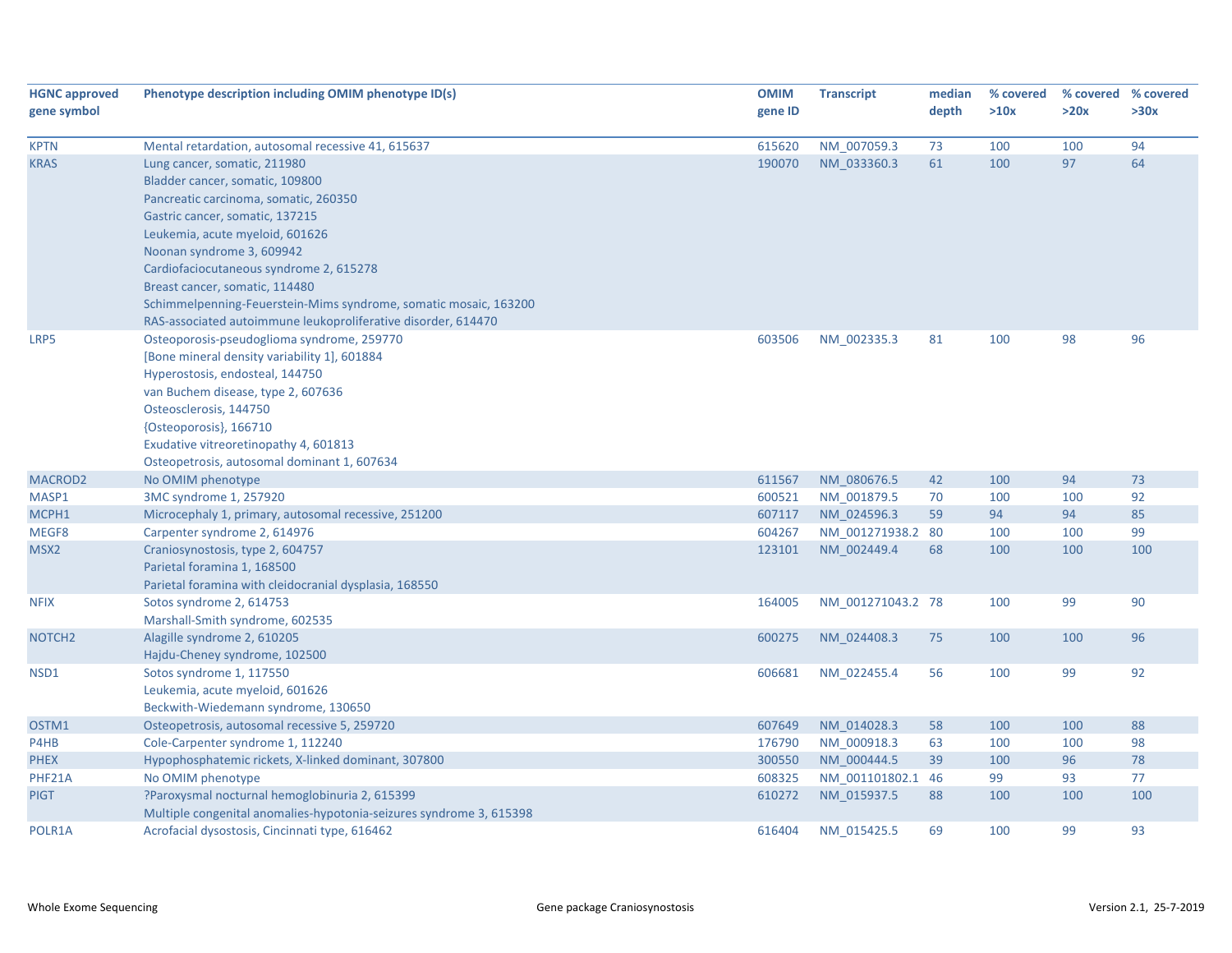| <b>HGNC approved</b> | Phenotype description including OMIM phenotype ID(s)                                 | <b>OMIM</b> | <b>Transcript</b> | median | % covered | % covered | % covered |
|----------------------|--------------------------------------------------------------------------------------|-------------|-------------------|--------|-----------|-----------|-----------|
| gene symbol          |                                                                                      | gene ID     |                   | depth  | >10x      | >20x      | >30x      |
|                      |                                                                                      |             |                   |        |           |           |           |
| POLR1C               | Treacher Collins syndrome 3, 248390                                                  | 610060      | NM 203290.2       | 76     | 100       | 100       | 91        |
|                      | Leukodystrophy, hypomyelinating, 11, 616494                                          |             |                   |        |           |           |           |
| POLR1D               | Treacher Collins syndrome 2, 613717                                                  | 613715      | NM 015972.3       | 50     | 100       | 100       | 100       |
| <b>POR</b>           | Antley-Bixler syndrome with genital anomalies and disordered steroidogenesis, 201750 | 124015      | NM_000941.2       | 84     | 100       | 100       | 100       |
|                      | Disordered steroidogenesis due to cytochrome P450 oxidoreductase, 613571             |             |                   |        |           |           |           |
| PTCH1                | Basal cell nevus syndrome, 109400                                                    | 601309      | NM 000264.3       | 70     | 100       | 97        | 92        |
|                      | Basal cell carcinoma, somatic, 605462                                                |             |                   |        |           |           |           |
|                      | Holoprosencephaly-7, 610828                                                          |             |                   |        |           |           |           |
| <b>PTEN</b>          | Cowden syndrome 1, 158350                                                            | 601728      | NM 000314.4       | 85     | 92        | 81        | 77        |
|                      | Lhermitte-Duclos syndrome, 158350                                                    |             |                   |        |           |           |           |
|                      | Bannayan-Riley-Ruvalcaba syndrome, 153480                                            |             |                   |        |           |           |           |
|                      | {Meningioma}, 607174                                                                 |             |                   |        |           |           |           |
|                      | {Glioma susceptibility 2}, 613028                                                    |             |                   |        |           |           |           |
|                      | Macrocephaly/autism syndrome, 605309                                                 |             |                   |        |           |           |           |
|                      | PTEN hamartoma tumor syndrome                                                        |             |                   |        |           |           |           |
|                      | VATER association with macrocephaly and ventriculomegaly, 276950                     |             |                   |        |           |           |           |
|                      | {Prostate cancer, somatic}, 176807                                                   |             |                   |        |           |           |           |
|                      | Malignant melanoma, somatic, 155600                                                  |             |                   |        |           |           |           |
|                      | Endometrial carcinoma, somatic, 608089                                               |             |                   |        |           |           |           |
|                      | Squamous cell carcinoma, head and neck, somatic, 275355                              |             |                   |        |           |           |           |
| PTH <sub>1</sub> R   | Metaphyseal chondrodysplasia, Murk Jansen type, 156400                               | 168468      | NM 000316.2       | 80     | 100       | 100       | 99        |
|                      | Chondrodysplasia, Blomstrand type, 215045                                            |             |                   |        |           |           |           |
|                      | Eiken syndrome, 600002                                                               |             |                   |        |           |           |           |
|                      | Failure of tooth eruption, primary, 125350                                           |             |                   |        |           |           |           |
| RAB <sub>23</sub>    | Carpenter syndrome, 201000                                                           | 606144      | NM 016277.4       | 71     | 100       | 100       | 97        |
| RAI1                 | Smith-Magenis syndrome, 182290                                                       | 607642      | NM 030665.3       | 99     | 100       | 100       | 100       |
| RECQL4               | Rothmund-Thomson syndrome, 268400                                                    | 603780      | NM 004260.3       | 95     | 100       | 100       | 98        |
|                      | RAPADILINO syndrome, 266280                                                          |             |                   |        |           |           |           |
|                      | Baller-Gerold syndrome, 218600                                                       |             |                   |        |           |           |           |
| SALL1                | Townes-Brocks syndrome, 107480                                                       | 602218      | NM_002968.2       | 99     | 100       | 100       | 100       |
|                      | Townes-Brocks branchiootorenal-like syndrome, 107480                                 |             |                   |        |           |           |           |
| SCARF2               | Van den Ende-Gupta syndrome, 600920                                                  | 613619      | NM 153334.6       | 75     | 99        | 97        | 93        |
| SEC <sub>23</sub> A  | Craniolenticulosutural dysplasia, 607812                                             | 610511      | NM 006364.2       | 44     | 100       | 95        | 77        |
| SEC24D               | Cole-Carpenter syndrome 2, 616294                                                    | 607186      | NM 014822.2       | 54     | 100       | 96        | 80        |
| SH3BP2               | Cherubism, 118400                                                                    | 602104      | NM 001145856.1 62 |        | 91        | 91        | 91        |
| SH3PXD2B             | Frank-ter Haar syndrome, 249420                                                      | 613293      | NM 001017995.2 93 |        | 100       | 100       | 97        |
| SKI                  | Shprintzen-Goldberg syndrome, 182212                                                 | 164780      | NM 003036.3       | 76     | 100       | 100       | 99        |
| <b>SLC35C1</b>       | Congenital disorder of glycosylation, type IIc, 266265                               | 605881      | NM 018389.4       | 89     | 100       | 100       | 99        |
| SMAD6                | Aortic valve disease 2, 614823                                                       | 602931      | NM 005585.4       | 153    | 100       | 100       | 92        |
|                      | {Craniosynostosis 7, susceptibility to}, 617439                                      |             |                   |        |           |           |           |
| SOX6                 | No OMIM phenotype                                                                    | 607257      | NM 017508.3       | 55     | 100       | 100       | 96        |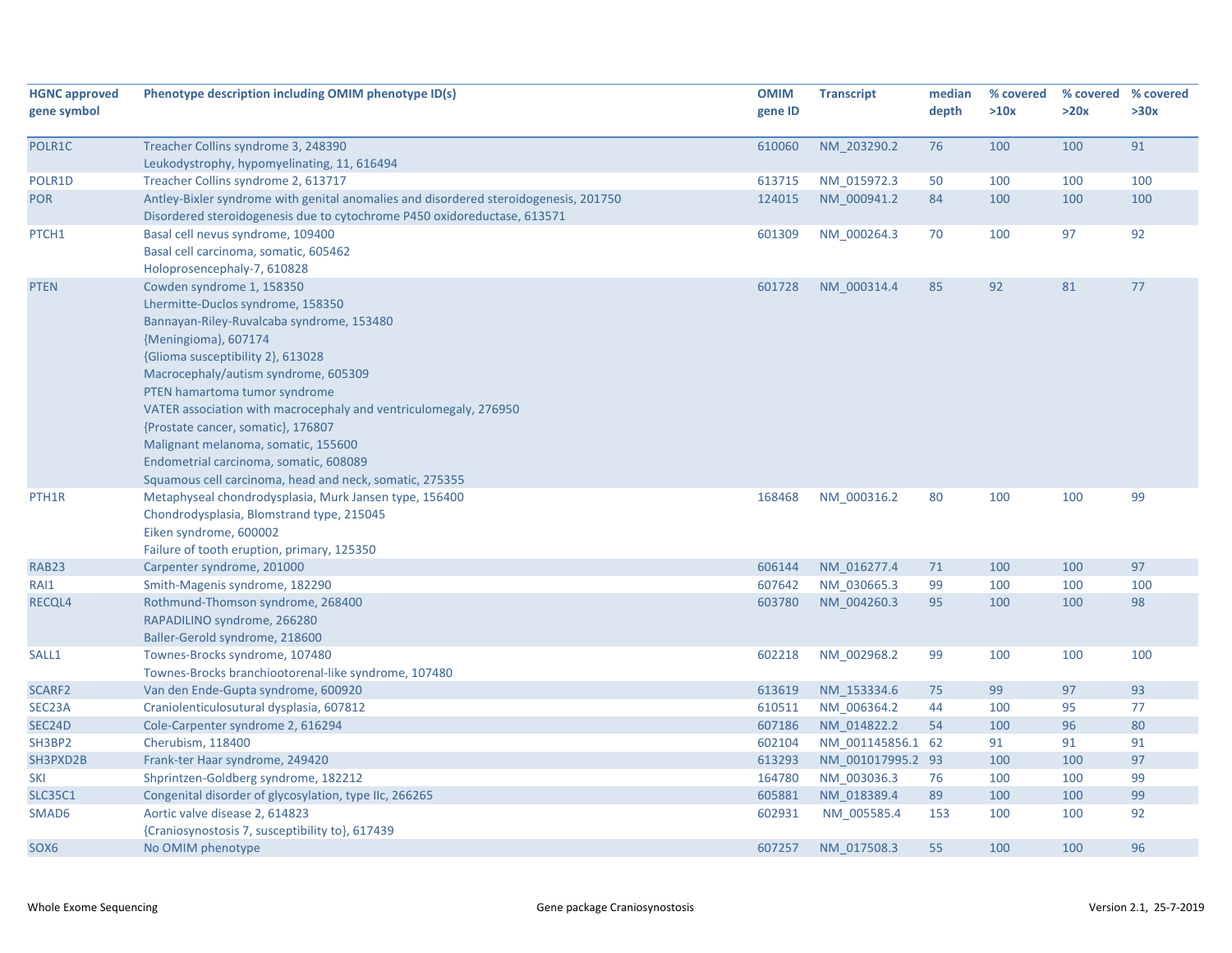| <b>HGNC approved</b> | Phenotype description including OMIM phenotype ID(s)                                                                                  | <b>OMIM</b> | <b>Transcript</b>  | median | % covered | % covered | % covered |
|----------------------|---------------------------------------------------------------------------------------------------------------------------------------|-------------|--------------------|--------|-----------|-----------|-----------|
| gene symbol          |                                                                                                                                       | gene ID     |                    | depth  | >10x      | >20x      | >30x      |
| SOX9                 | Campomelic dysplasia with autosomal sex reversal, 114290                                                                              | 608160      | NM 000346.3        | 66     | 100       | 100       | 99        |
|                      | Acampomelic campomelic dysplasia, 114290                                                                                              |             |                    |        |           |           |           |
|                      | Campomelic dysplasia, 114290                                                                                                          |             |                    |        |           |           |           |
| STAT3                | Autoimmune disease, multisystem, infantile-onset, 1, 615952                                                                           | 102582      | NM 139276.2        | 80     | 100       | 100       | 96        |
|                      | Hyper-IgE recurrent infection syndrome, 147060                                                                                        |             |                    |        |           |           |           |
| <b>TCF12</b>         | Craniosynostosis 3, 615314                                                                                                            | 600480      | NM 207037.1        | 50     | 100       | 99        | 87        |
| <b>TCIRG1</b>        | Osteopetrosis, autosomal recessive 1, 259700                                                                                          | 604592      | NM_006019.3        | 79     | 100       | 100       | 92        |
| TCOF1                | Treacher Collins syndrome 1, 154500                                                                                                   | 606847      | NM 001135243.1 78  |        | 100       | 100       | 98        |
| TGFBR1               | Loeys-Dietz syndrome 1, 609192                                                                                                        | 190181      | NM 004612.2        | 96     | 95        | 93        | 92        |
| TGFBR2               | {Multiple self-healing squamous epithelioma, susceptibility to}, 132800<br>Colorectal cancer, hereditary nonpolyposis, type 6, 614331 | 190182      | NM 001024847.2 124 |        | 100       | 100       | 100       |
|                      | Esophageal cancer, somatic, 133239                                                                                                    |             |                    |        |           |           |           |
|                      | Loeys-Dietz syndrome 2, 610168                                                                                                        |             |                    |        |           |           |           |
| TLK2                 | No OMIM phenotype                                                                                                                     | 608439      | NM 001284333.1 41  |        | 95        | 77        | 54        |
| <b>TMEM216</b>       | Joubert syndrome 2, 608091                                                                                                            | 613277      | NM 001173991.2 61  |        | 100       | 99        | 76        |
|                      | Meckel syndrome 2, 603194                                                                                                             |             |                    |        |           |           |           |
| <b>TNR</b>           | No OMIM phenotype                                                                                                                     | 601995      | NM 003285.2        | 68     | 100       | 100       | 96        |
| <b>TWIST1</b>        | Saethre-Chotzen syndrome, 101400                                                                                                      | 601622      | NM 000474.3        | 72     | 100       | 90        | 77        |
|                      | Saethre-Chotzen syndrome with eyelid anomalies, 101400                                                                                |             |                    |        |           |           |           |
|                      | Craniosynostosis, type 1, 123100                                                                                                      |             |                    |        |           |           |           |
|                      | Robinow-Sorauf syndrome, 180750                                                                                                       |             |                    |        |           |           |           |
| USB1                 | Poikiloderma with neutropenia, 604173                                                                                                 | 613276      | NM 024598.3        | 47     | 100       | 99        | 85        |
| WDR19                | Nephronophthisis 13, 614377                                                                                                           | 608151      | NM 025132.3        | 50     | 100       | 98        | 85        |
|                      | ?Cranioectodermal dysplasia 4, 614378                                                                                                 |             |                    |        |           |           |           |
|                      | ?Short-rib thoracic dysplasia 5 with or without polydactyly, 614376                                                                   |             |                    |        |           |           |           |
|                      | Senior-Loken syndrome 8, 616307                                                                                                       |             |                    |        |           |           |           |
| WDR35                | Cranioectodermal dysplasia 2, 613610                                                                                                  | 613602      | NM 001006657.1 43  |        | 100       | 97        | 77        |
|                      | Short-rib thoracic dysplasia 7 with or without polydactyly, 614091                                                                    |             |                    |        |           |           |           |
| ZIC1                 | Craniosynostosis 6, 616602                                                                                                            | 600470      | NM 003412.3        | 110    | 100       | 100       | 100       |
| ZIC <sub>3</sub>     | Heterotaxy, visceral, 1, X-linked 306955                                                                                              | 300265      | NM 003413.3        | 60     | 100       | 97        | 86        |
|                      | Congenital heart defects, nonsyndromic, 1, X-linked, 306955                                                                           |             |                    |        |           |           |           |
|                      | VACTERL association, X-linked, 314390                                                                                                 |             |                    |        |           |           |           |
| ZSWIM6               | Acromelic frontonasal dysostosis, 603671                                                                                              | 615951      | NM 020928.1        | 46     | 95        | 90        | 80        |
|                      |                                                                                                                                       |             |                    |        |           |           |           |

‐ Gene symbols according HGCN

‐ OMIM release used: 17‐3‐2016

‐ "No OMIM phenotypes" indicates <sup>a</sup> gene without <sup>a</sup> current OMIM association

‐ OMIM phenotypes between "[ ]", indicate "nondiseases," mainly genetic variations that lead to apparently abnormal laboratory test values

‐ OMIM phenotypes between "{}", indicate risk factors

‐ OMIM phenotypes with <sup>a</sup> question mark, "?", before the disease name indicates an unconfirmed or possibly spurious mapping

‐ The statistics above are based on <sup>a</sup> set of 96 samples

‐ Median depth is the median of the mean sequence depth over the protein coding exons (±10bp flanking introns) of the longest transcript

‐ % Covered 10x describes the percentage of <sup>a</sup> gene's coding sequence (±10bp flanking introns) that is covered at least 10x

‐ % Covered 20x describes the percentage of <sup>a</sup> gene's coding sequence (±10bp flanking introns) that is covered at least 20x